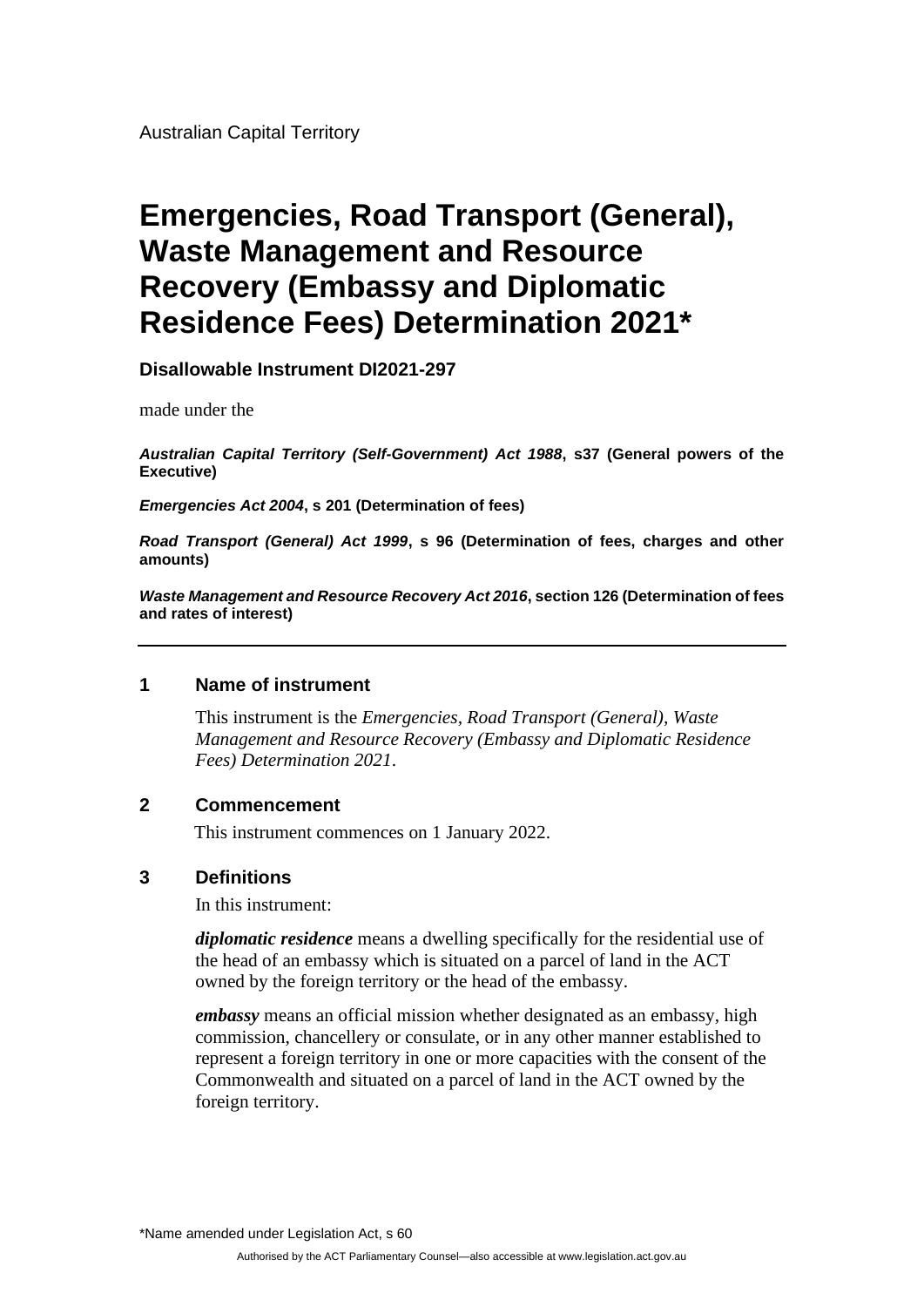# **4 Determination of fees**

The amount of the fee payable in respect of a service provided, during the period 1 January 2022 to 30 June 2022 inclusive, is described in schedule 1 for an embassy or diplomatic residence (as listed in column 1) by the type of service (as listed in columns 2 to 5).

# **5 Payment of fees**

A fee listed in schedule 1 is payable to the Territory by the owner of the parcel of land on which the embassy or diplomatic residence is situated.

## **6 Apportionment**

A fee for an item listed in schedule 1 may be apportioned to reflect the service provided by the Territory during a financial year.

## **7 Goods and services tax**

Fees listed in schedule 1 are GST inclusive.

## **8 Refund of fees**

If a person has paid a fee prescribed in schedule 1, the person may be entitled to a refund (completely or partly) which reflects the service provided by the Territory.

Stuart Hocking PSM Under Treasurer

Delegate of the Minister for Transport and City Services Delegate of the Minister for Police and Emergency Services

17 December 2021